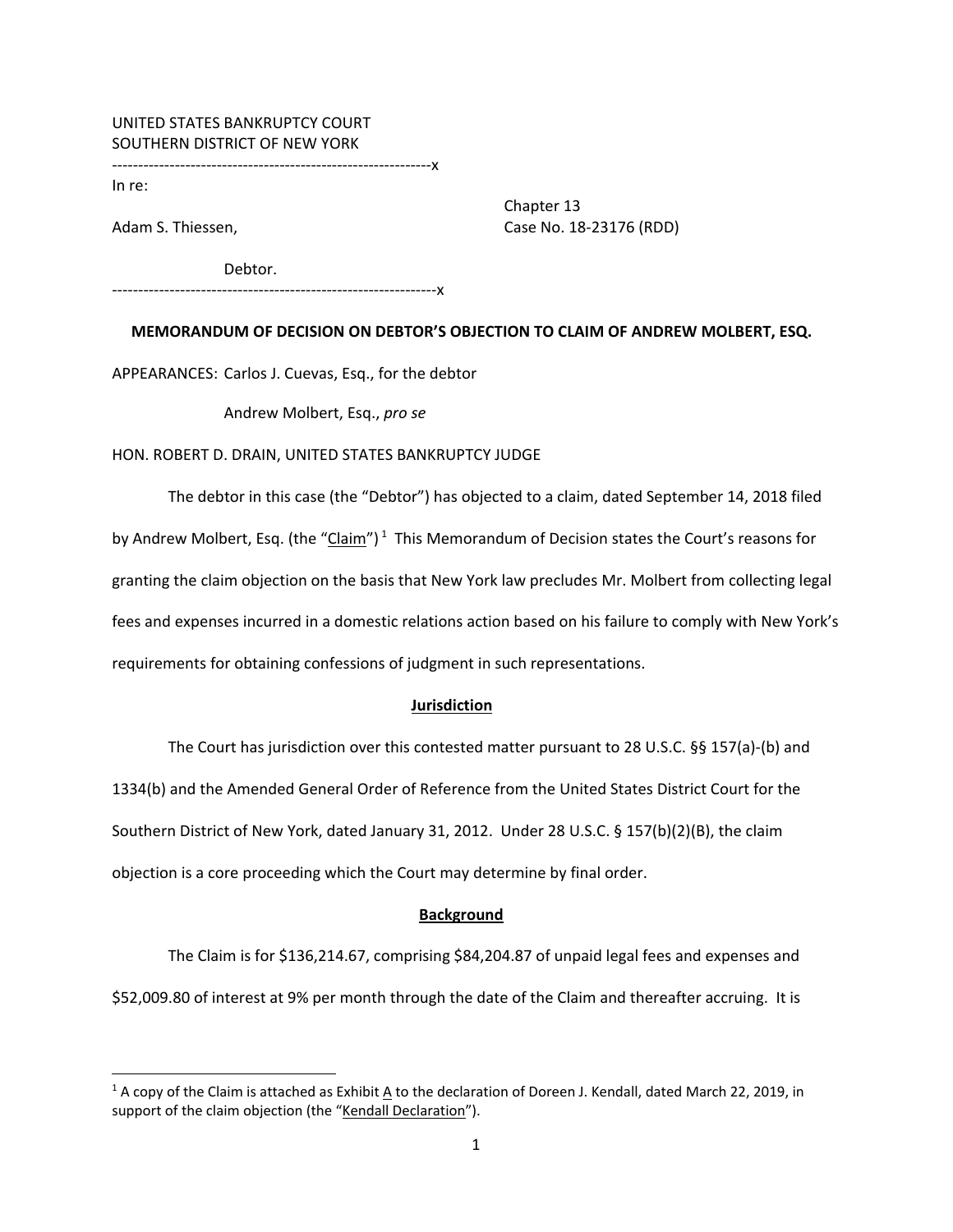based on the Debtor's guaranty, dated February 15, 2009, of Mr. Molbert's fees and expenses incurred and to be incurred by the Debtor's "significant other," Doreen Kendall in a custody, visitation and child support dispute with the father of Ms. Kendall's child.<sup>2</sup>

The Debtor objected to the Claim on several grounds: that Mr. Molbert's time entries are not sufficiently detailed; that the claimed fees are unreasonable, including in light of the \$95,470.20 previously paid to Mr. Molbert and Mr. Molbert's lack of experience in domestic relations matters; that Mr. Molbert fraudulently, unconscionably or in a breach of fiduciary duty induced the Debtor to enter into the guaranty; that the guaranty is not supported by sufficient consideration, including for purposes of N.Y. General Obligations Law § 5‐1105; that the underlying fees and expenses are not recoverable because Mr. Molbert did not bill Ms. Kendall at least every 60 days, as required by 22 NYCRR 1400.2; and that the underlying fees and expense are not recoverable because Mr. Molbert obtained the Debtor's and Ms. Kendall's signatures on confessions of judgment without complying with the requirements of 22 NYCRR 1400.5. See generally Memorandum of Law of Adam S. Thiessen in Support of the Objection to the Claim of Adam Molbert, Esq., at 1‐3, and the exhibits referred to therein. Mr. Molbert disputes each of these allegations.

Before the start of this chapter 13 case, Mr. Molbert brought an action in New York State Supreme Court to collect on his unpaid fees and expenses, which progressed to a ruling on Ms. Kendall and the Debtor's motion for summary judgment on two of the grounds for the present claim objection. In a bench ruling incorporated in an order dated April 13, 2017, Hon. Robert R. Reed, J.S.C., concluded that there were issues of material fact going to (1) whether there was insufficient consideration for the guaranty and (2) whether Ms. Kendall waived 22 NYCRR 1400.2's requirement of regular billing at no greater than 60-day intervals, and he therefore denied the motion.<sup>3</sup> (Contrary to any suggestion by Mr.

 $2$  The guaranty is attached as Ex. E to the Kendall Declaration.

<sup>&</sup>lt;sup>3</sup> See Declaration by Claimant, Andrew Molbert, Esq., in Opposition to Debtor Adam S. Thiessen's Objection to Claim, dated May 6, 2019 (the "Molbert Declaration"), Ex. P.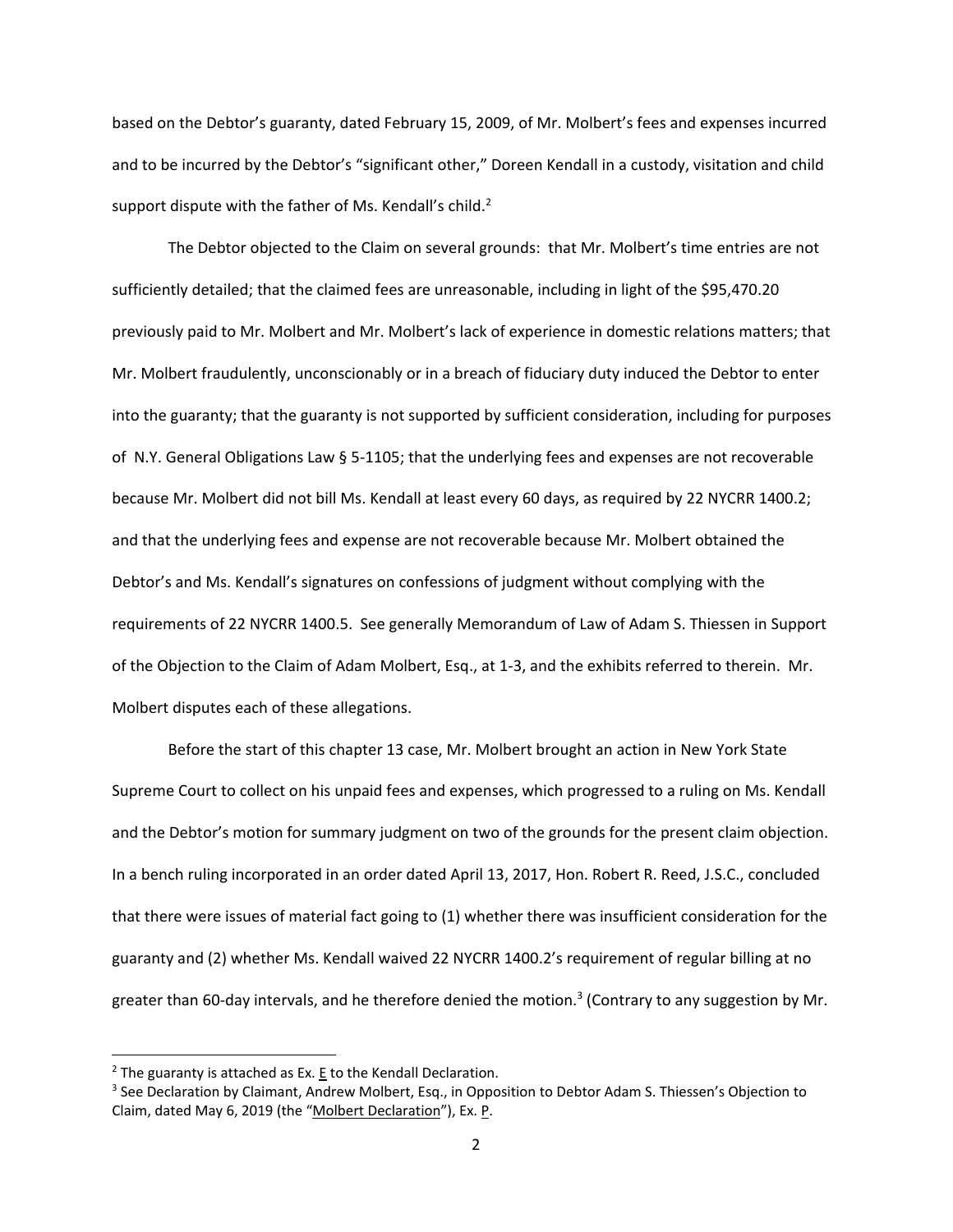Molbert in the present dispute, Justice Reed did not decide the merits of whether sufficient consideration supported the guaranty or whether 22 NYCRR 1400.2's requirement to bill regularly was waived, holding only that the factual record on those issues must be further developed.)

This Court held a non‐evidentiary hearing on the claim objection on May 20, 2019. The parties submitted supplementary briefing on the effect of Mr. Molbert's non-compliance with 22 NYCRR 1400.5, $4$  as well as on the issue of insufficient consideration for the guaranty. Thereafter, litigation in the Debtor's chapter 13 case, including the claim objection, was stayed pending settlement efforts pertaining to various claims against the Debtor. That stay was lifted on October 22, 2019 by Hon. Sean H. Lane, who now presides over the Debtor's chapter 13 case generally but not over the present matter.

#### **Discussion**

The Court concludes that all but one of the grounds for the claim objection cannot be decided without further development of the evidentiary record.

Thus, while the Court routinely rules on the reasonableness of fees and expenses for professionals retained in bankruptcy cases based on their time and expense records and my general knowledge of the case, I lack the expertise to consider the reasonableness of Mr. Molbert's fees in a domestic relations matter without additional evidence, including, perhaps, expert testimony, on the services reasonably expected of him. Additional evidence also is required on whether Mr. Molbert duped the Debtor into signing the guaranty and whether, even if the Debtor knew what he was signing, Mr. Molbert's request to do so on the eve of trial in the custody/visitation/child support matter and arguably without a suitable explanation of the cost involved was unconscionable or a breach of fiduciary duty.

<sup>&</sup>lt;sup>4</sup> Justice Reed did not address this issue in his summary judgment ruling.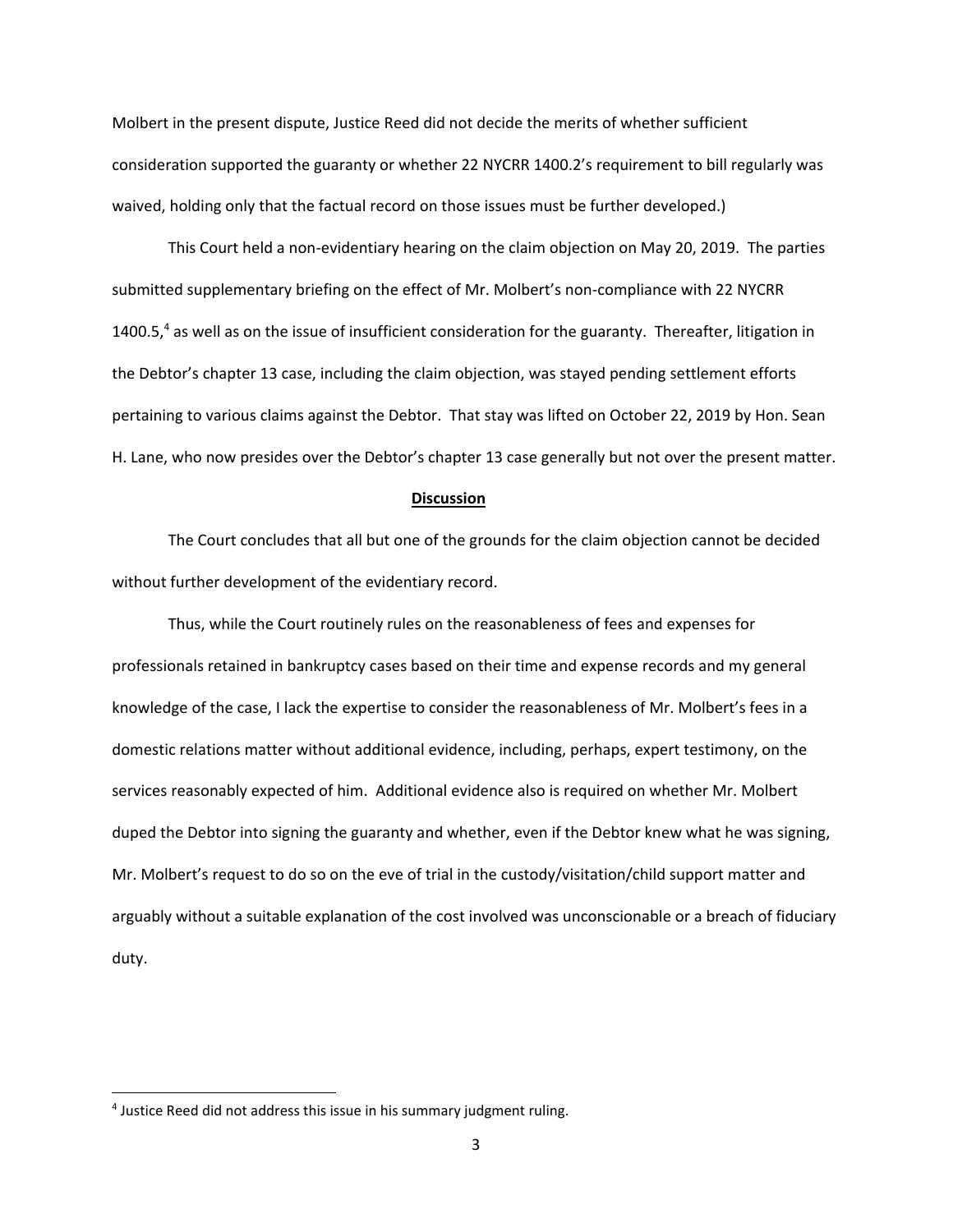Without deciding whether the Rooker‐Feldman doctrine precludes this Court's consideration of the two issues ruled on by Justice Reed's order denying summary judgment,  $5$  the Court also agrees with the State Court that further evidence is needed to determine (a) whether there was sufficient consideration, based on the Debtor's asserted affection for Ms. Kendall and her child, to support the Debtor's guaranty of Mr. Molbert's (i) previously incurred legal fees and expenses<sup>6</sup> and (ii) future legal fees and expenses, and (b) whether Ms. Kendall could be found to have waived 22 NYCRR 1400.2's requirement of timely, periodic billing, which Mr. Molbert clearly breached.

On the other hand, Mr. Molbert acknowledges that he failed to comply with 22 NYCRR 1400.5 when obtaining Ms. Kendall's and the Debtor's signatures on confessions of judgment on the eve of Ms. Kendall's custody/visitation / child support trial.<sup>7</sup> This leaves only the legal issue of the effect of such non‐compliance on Mr. Molbert's right to unpaid legal fees and expenses, which, given the uncontested facts, is ripe for decision.

22 New York Codes, Rules and Regulations 1400‐1400.7 were promulgated under NY Judiciary Law § 90(2) to govern "all attorneys who, on or after November 30, 1993, undertake to represent a client in a claim, action or proceeding . . . in either Supreme court or Family Court . . . for . . . custody,

<sup>5</sup> The Rooker-Feldman doctrine bars lower federal courts from, in essence, acting as courts of appeal from state court rulings in certain circumstances. Exxon Mobil Corp. v. Saudi Basic Indus. Corp., 544 U.S. 280, 292 (2005) See generally Hense v. Martin, 417 Fed. Appx. 83, 83‐84 (2d Cir. 2011): the doctrine limits a lower federal court's subject matter jurisdiction if "(1) the federal-court plaintiff . . . lost in state court; (2) the plaintiff . . . complain[s] of injuries caused by a state‐court judgment; (3) the plaintiff . . . invite[s] district court review and rejection of that judgment; and (4) the state-court judgment [was] rendered before the district court proceedings commenced." Here, the State Court merely ruled that there were disputed material facts in what therefore was an interlocutory order that may not have sufficiently "ended" the state court proceedings for Rooker‐Feldman to apply. Galtieri v. New York City Police Pension Fund, 2014 U.S. Dist. LEXIS 129665, at \*27 n.11 (S.D.N.Y. Sept. 15, 2014) ("Rooker‐ Feldman applies when the state proceeding has ended with respect to the issues that the federal plaintiff seeks to have reviewed in federal court, even if other matters remain to be litigated.").

 $6$  In contravention of NY General Obligations Law § 5-1105, the guaranty does not recite the consideration for the Debtor's agreement to pay for Mr. Molbert's past services to Ms. Kendall; there may be sufficient consideration on a going forward basis, however, to support some or all of the claimed fees. Mazella v. Lupinachi, 70 Misc.2d 458, 460‐61, 333 N.Y.S.2d 775 (Civ. Ct. Queens Cty. 1972).

<sup>&</sup>lt;sup>7</sup> See Molbert Declaration ¶¶ 9, 54-56. The confessions of judgment are attached as Ex. **D** to the Molbert Declaration and Exs. C and D to the Kendall Declaration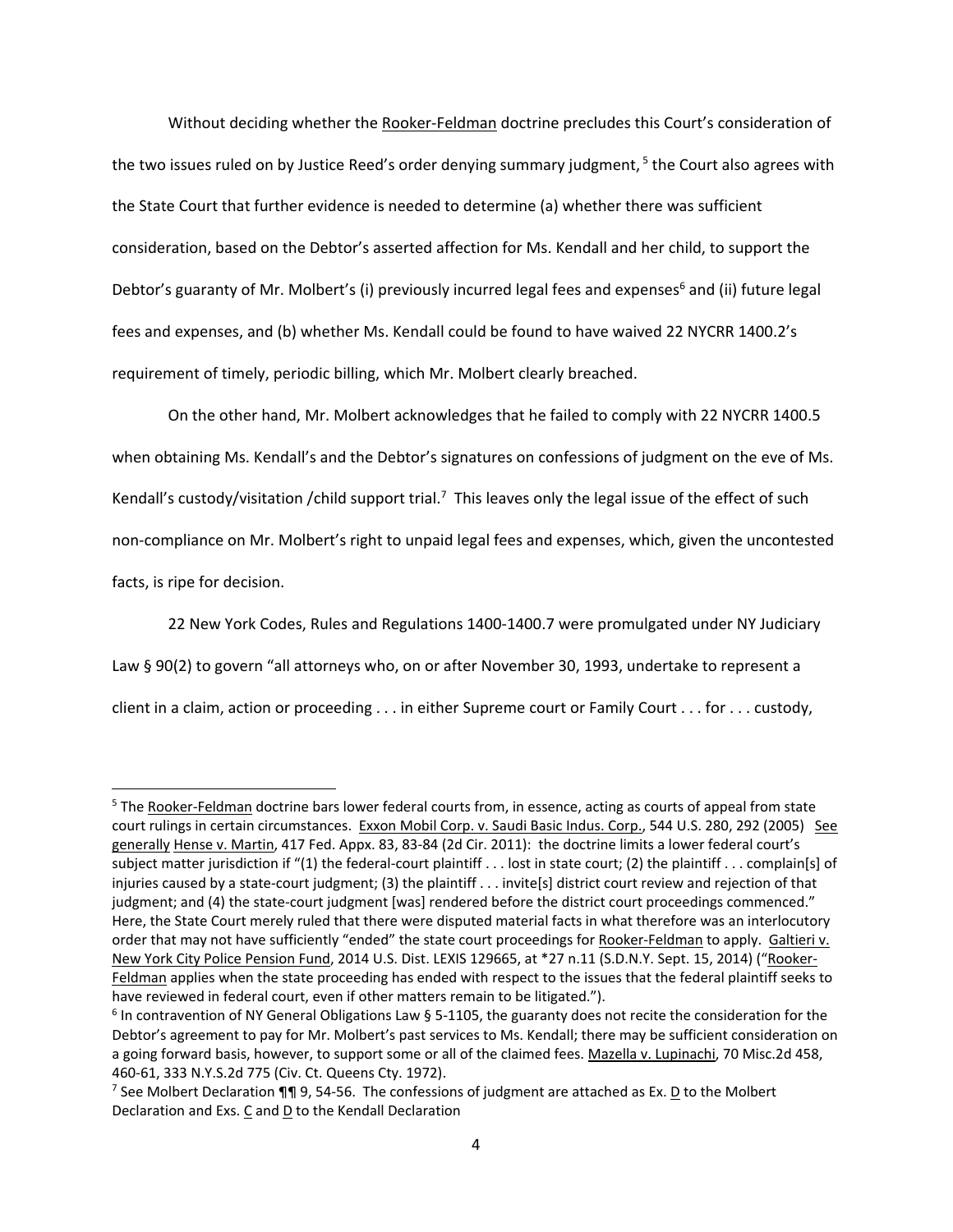visitation, . . . [or] child support," with the exception of attorneys representing clients without compensation paid by the client (with a further exception also not here applicable). 22 NYCRR 1400.1. The Part 1400 rules "were designed to address abuses in the practice of matrimonial law and to protect the public, *and the failure to substantially comply with them will preclude an attorney's recovery of a legal fee from his or her client*." Greco v. Greco, 161 A.D.3d 950, 951‐52, 77 N.Y.S.3d 160 (2d Dept. 2018) (emphasis added); Montoya v. Montoya, 143 A.D.3d 865, 866 40 N.Y.S.3d 151 (2d Dept. 2016) (same). "A showing of substantial compliance must be made on a prima facie basis as part of the moving party's papers." Id.

22 NYCRR § 1400.5 states in relevant part:

Security Interests

- (a) An attorney may obtain a confession of judgment or promissory note, take a lien on real property, or otherwise obtain a security interest to secure his or her fee only where:
	- (1) The retainer agreement provides that a security interest may be sought;
	- (2) Notice of an application for a security interest has been given to the other spouse; and
	- (3) the court grants approval of the security interest after submission of an application for counsel fees.

Mr. Molbert did not comply with these requirements. Although the confessions of judgment by Ms. Kendall and the Debtor were signed and the possibility of taking "a security interest in lieu of immediate payment [which] may take the form of a confession of judgment, promissory note, or mortgage upon specified property" was recognized in Ms. Kendall's retainer agreement, $8$  the confessions of judgment were for an unstated dollar amount (where Mr. Molbert later could fill in the blank with any amount),

 <sup>8</sup> Kendall Declaration, Ex. B, at ¶ 11.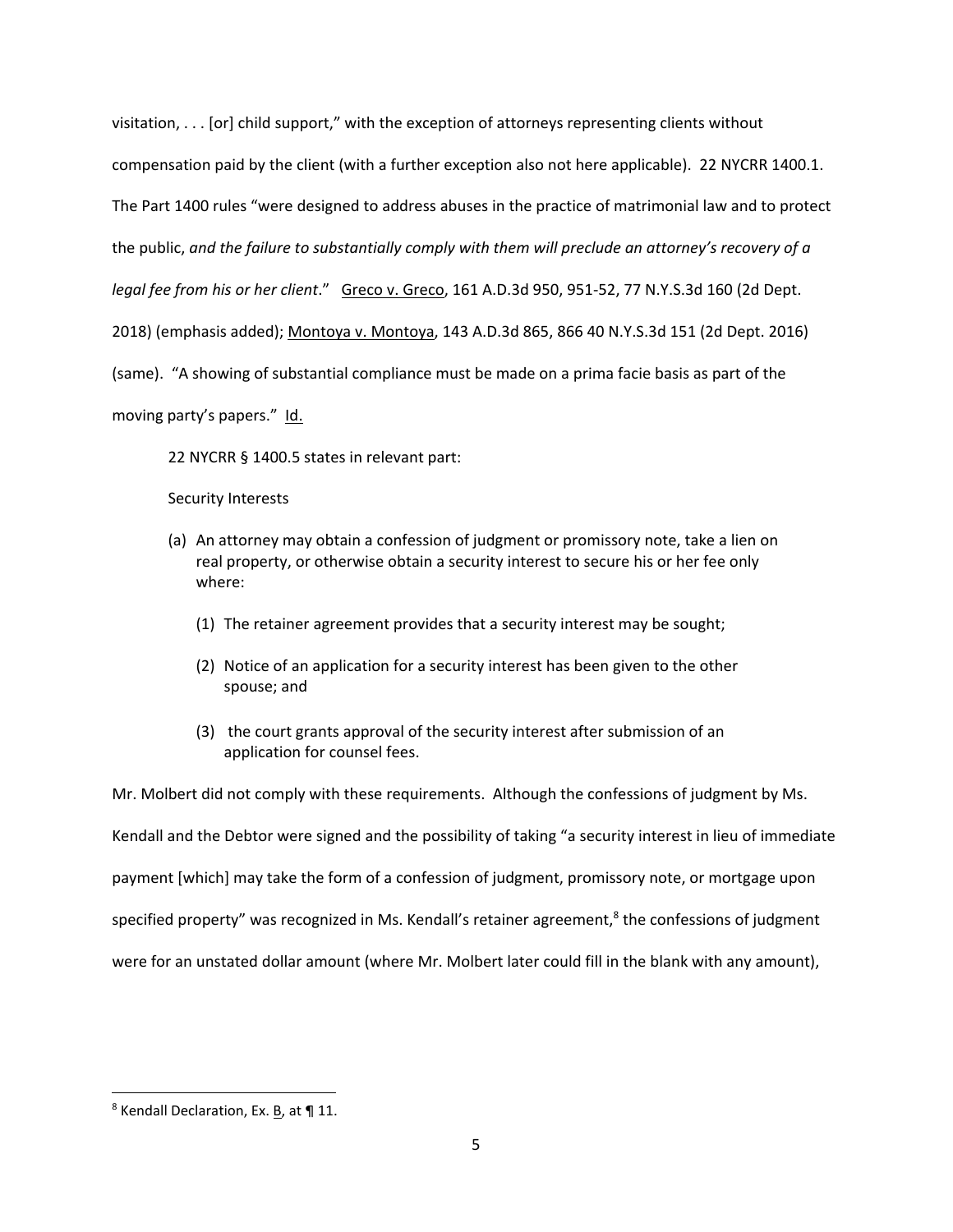they were not on notice to the adversary in the custody/visitation/child support dispute, and they were not subjected to court approval in the underlying action. <sup>9</sup>

The prophylactic policy behind the Part 1400 Rules clearly applies to violations of 22 NYCRR 1400.5: if an attorney has obtained an agreement in violation of that Rule, the attorney is precluded from recovering any unpaid fees. See Behrens & Behrens, P.C. v. Sammarco, 305 A.D.2d 346, 347‐48, 759 N.Y.S.2d 151 (2d Dept. 2003); Goldman v. Goldman, 30 Misc.3d 1222(A), 924 N.Y.S.2d 309 (Sup. Ct., Rensselaer Cty. 2011). See also Matter of Raoul Lionel Felder, P.C. v. Carroll, 40 A.D.3d 652, 833 N.Y.S.2d 416 (2d Dept. 2007); Papapietro v. Pollack & Kotler, 9 A.D.3d 419, 420, 781 N.Y.S.2d 42 (2d Dept. 2004); Iriarte v. Iriarte, 19 Misc.3d 582, 585 (Sup. Ct. Orange Cty. 2008). Contrast Gross v. Gross, 36 A.D.3d 318, 830 N.Y.S.2d 166 (2d Dept. 2006), where the attorney "apparently cognizant of [22 NYCRR 1400.5], rightfully relied on" its express exception, obtained prior court approval, and therefore was not precluded from recovering. Id. at 323-24.

Mr. Molbert acknowledges that the confessions of judgment are not enforceable, Molbert Declaration ¶¶ 9, 54, 56, as he must, given the facts, although it is not clear that he does based solely on the judgments having violated 22 NYCRR 1400.5: "The blank confession forms were never filled out; they were not filed with any court; they do not and were not used to lien any property; they were not the basis for any cause of action in the Supreme Court action; and they have never been the basis for any claim against [the Debtor] or Ms. Kendall." Id. ¶ 56 (emphasis in the original).

 $9$  See also New York Rules of Professional Conduct 1.5(d)(iii), which states,

<sup>(</sup>d) A lawyer shall not enter into an arrangement for, charge *or collect* . . .

 (5) any fee in a domestic relations matter if: . . .

 (iii) the written retainer agreement includes a security interest, *confession of judgment*, or other lien without prior notice being provided in a signed retainer agreement and approval from a tribunal after notice to the adversary."

N.Y. Rules of Prof. Con. 1.5(d)(iii) (emphasis added). 22 NYCRR Part 1200. These Rules may be found at ww2.nycourts.gov/rules/jointappellate/index.shtml. The record is clear that the confessions of judgment were not approved by any court or on notice to Ms. Kendall's adversary in the custody/visitation/child support dispute.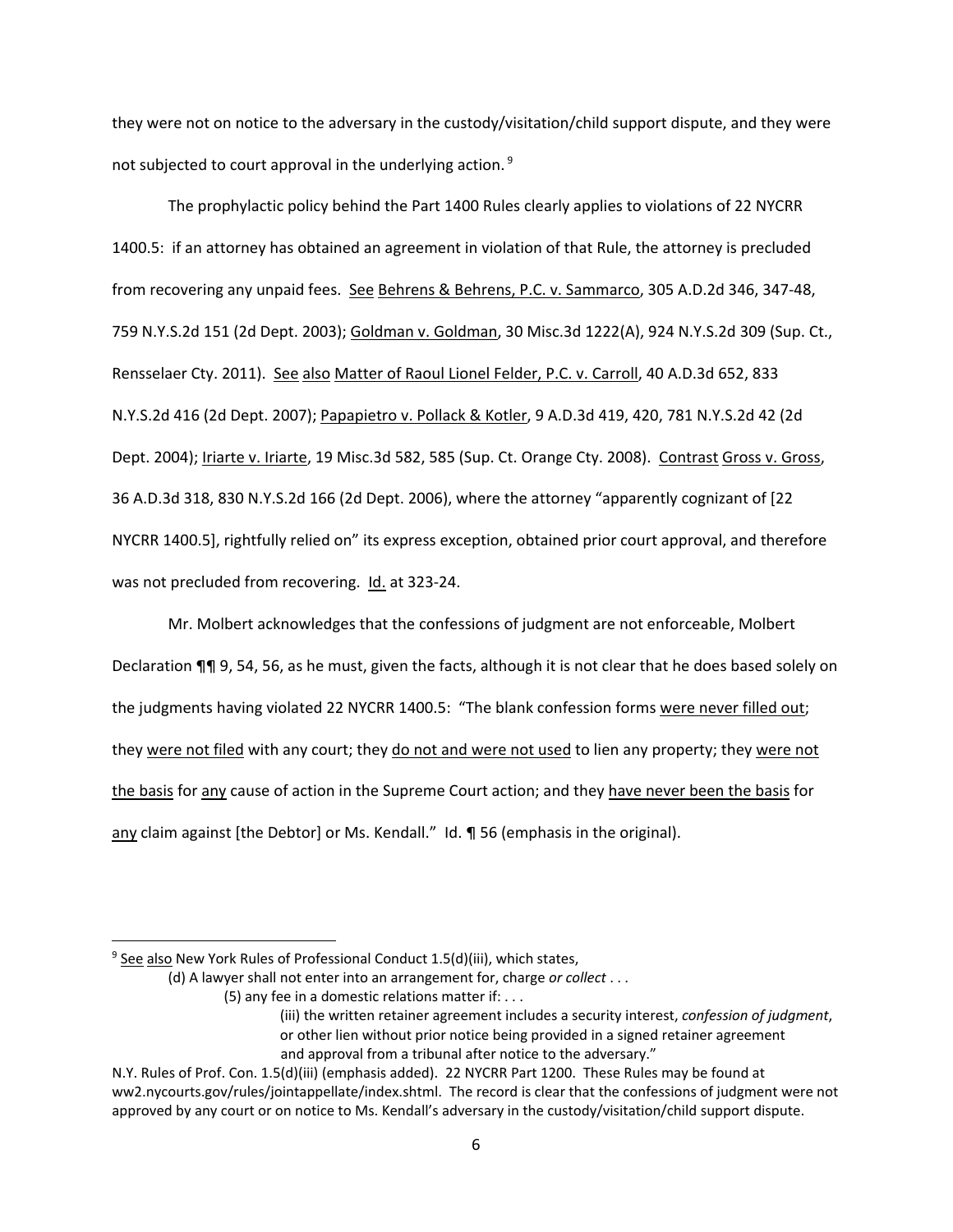Indeed, Mr. Molbert relies on their very lack of enforceability as his defense to the claim objection, contending that because they were unenforceable they should be disregarded for all purposes, including as the basis for disallowance of his Claim.10

However, Mr. Molbert does not contend that he explained to Ms. Kendall and the Debtor that the signed confessions of judgment were unenforceable. To the contrary, it is clear that he would not have had them sign the judgments unless intending to leave the opposite impression. Indeed, Mr. Molbert goes so far as to acknowledge that they served such a purpose -- "to remind them that they had agreed to pay the legal bill arrears for the work that I performed on behalf of Ms. Kendall." Id. To clients unaware of 22 NYCRR 1400.5, the confessions of judgment in fact would be a stark "reminder" ‐‐ agreements to which Mr. Molbert need only fill in an amount for there to be a judgment in such sum. The New York courts have imposed a remedy gauged to check improper conduct when, as here, a lawyer violates 22 NYCRR 1400.5, rather than a remedy simply rendering the offending instrument unenforceable: the inability to collect any outstanding fees and expenses related to the matter for which the unauthorized confession of judgment was obtained.

The prospect of that result, along with all the other challenges to his Claim, clearly offends Mr. Molbert. Lawyers of course serve a critical role in resolving conflicts under the rule of law; also, of course, lawyers should be paid fairly for their work. But lawyers' work is also regulated, and in the often highly charged matters covered by 22 NYCRR 1400 - 1400.7, New York has determined that actions such as Mr. Molbert's breach of Rule 1400.5 are so inimical to, or at least incompatible with, the rule of law as to require the forfeiture of then-unbilled fees and expenses as a check against such actions ever being taken.

#### **Conclusion**

<sup>&</sup>lt;sup>10</sup> See Supplemental Memorandum of Law Claimant, Andrew Molbert Esq., dated June 14, 2019, at 2-3.